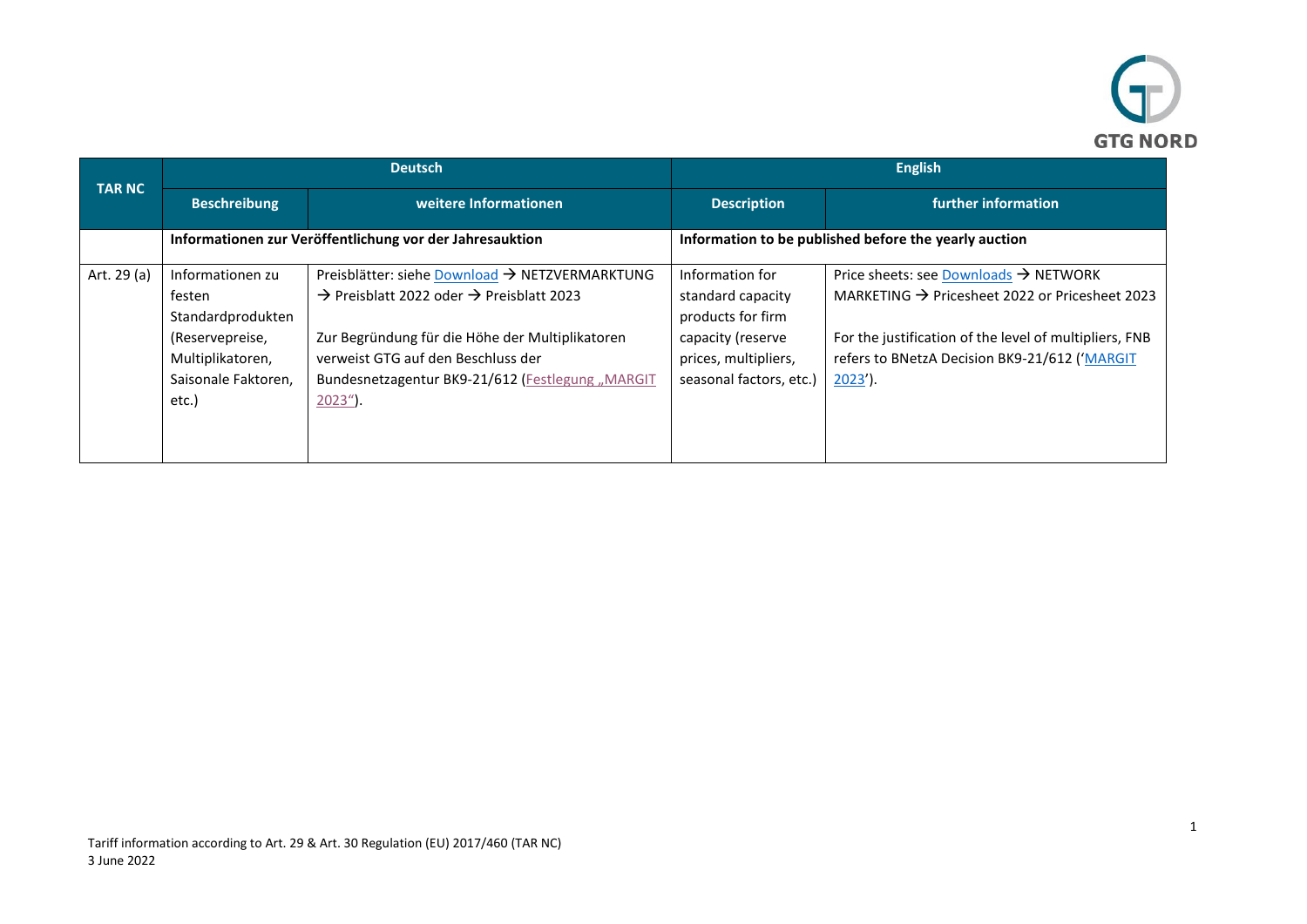

|               | <b>Deutsch</b>                                                                                                                                        |                                                                                                                                                                                                                                                                                                                                                                                                                                                                                                                                                                                                                                                                                                                                                                                                                                                                                                                                                                                                                                                                                                                     | <b>English</b>                                                                                                                                                   |                                                                                                                                                                                                                                                                                                                                                                                                                                                                                                                                                                                                                                                                                                                                                                                                                                                                                                                                                                                                                                              |
|---------------|-------------------------------------------------------------------------------------------------------------------------------------------------------|---------------------------------------------------------------------------------------------------------------------------------------------------------------------------------------------------------------------------------------------------------------------------------------------------------------------------------------------------------------------------------------------------------------------------------------------------------------------------------------------------------------------------------------------------------------------------------------------------------------------------------------------------------------------------------------------------------------------------------------------------------------------------------------------------------------------------------------------------------------------------------------------------------------------------------------------------------------------------------------------------------------------------------------------------------------------------------------------------------------------|------------------------------------------------------------------------------------------------------------------------------------------------------------------|----------------------------------------------------------------------------------------------------------------------------------------------------------------------------------------------------------------------------------------------------------------------------------------------------------------------------------------------------------------------------------------------------------------------------------------------------------------------------------------------------------------------------------------------------------------------------------------------------------------------------------------------------------------------------------------------------------------------------------------------------------------------------------------------------------------------------------------------------------------------------------------------------------------------------------------------------------------------------------------------------------------------------------------------|
| <b>TAR NC</b> | <b>Beschreibung</b>                                                                                                                                   | weitere Informationen                                                                                                                                                                                                                                                                                                                                                                                                                                                                                                                                                                                                                                                                                                                                                                                                                                                                                                                                                                                                                                                                                               | <b>Description</b>                                                                                                                                               | further information                                                                                                                                                                                                                                                                                                                                                                                                                                                                                                                                                                                                                                                                                                                                                                                                                                                                                                                                                                                                                          |
| Art. 29 (b)   | Informationen zu<br>unterbrechbaren<br>Standardprodukten<br>(Reservepreise und<br>eine Bewertung der<br>Wahrscheinlichkeit<br>einer<br>Unterbrechung) | Preisblätter: siehe Download → NETZVERMARKTUNG<br>$\rightarrow$ Preisblatt 2022 oder $\rightarrow$ Preisblatt 2023<br>Die Bundesnetzagentur hat in Anlage I ihres<br>Beschlusses BK9-21/612 (Festlegung "MARGIT 2023")<br>Höhe des an<br>den<br>Kopplungspunkten<br>die<br>anzuwendenden Abschlags für unterbrechbare<br>Kapazität festgelegt. Die Methodik zur Berechnung<br>dieser Abschläge wird in Abschnitt 6 der Festlegung<br>MARGIT 2023 beschrieben.<br>Die Methodik zur Berechnung des Abschlags für<br>unterbrechbare<br>Kapazität<br>anderen<br>an<br>als<br>Kopplungspunkten, unter anderen Speicherpunkten,<br>hat die Bundesnetzagentur im Beschluss BK9-20/608<br>(Festlegung "BEATE 2.0", Abschnitt 3.2) vom<br>16.10.2020 festgelegt.<br>Hierbei wird die Unterbrechungswahrscheinlichkeit<br>aus den Daten der letzten drei Gaswirtschaftsjahre des<br>jeweiligen Ein- bzw. Ausspeisepunktes abgeleitet und<br>berechnet als das Verhältnis der Summe der je Tag<br>maximal unterbrochenen unterbrechbaren Kapazität<br>zur Summe der an diesen Tagen vermarkteten<br>unterbrechbaren Kapazität. | Information for<br>standard capacity<br>products for<br>interruptible capacity<br>(reserve prices and<br>an assessment of the<br>probability of<br>interruption) | Price sheets: see Downloads $\rightarrow$ NETWORK<br>MARKETING $\rightarrow$ Pricesheet 2022 or Pricesheet 2023<br>In attachment I of BNetzA decision BK9-21/612<br>("MARGIT 2023") the Federal Network Agency has<br>specified the level of the discounts for interruptible<br>at interconnection<br>capacity<br>points.<br>The<br>methodology to calculate these discounts is<br>described in section 6 of the decision MARGIT<br>2023.<br>The methodology to calculate discounts for<br>interruptible<br>capacity<br>than<br>at<br>other<br>interconnections points, inter alia storage points, is<br>specified in BNetzA decision BK9-20/608 ("BEATE<br>2.0", section 3.2) dated 16 October 2020.<br>Here, the probability of interruption is derived<br>from the data of the last three gas years of the<br>respective entry or exit point and is calculated as<br>the ratio between the sum of interrupted capacity<br>booked on an interruptible basis on each day to<br>the sum of interruptible capacity marketed on<br>these days. |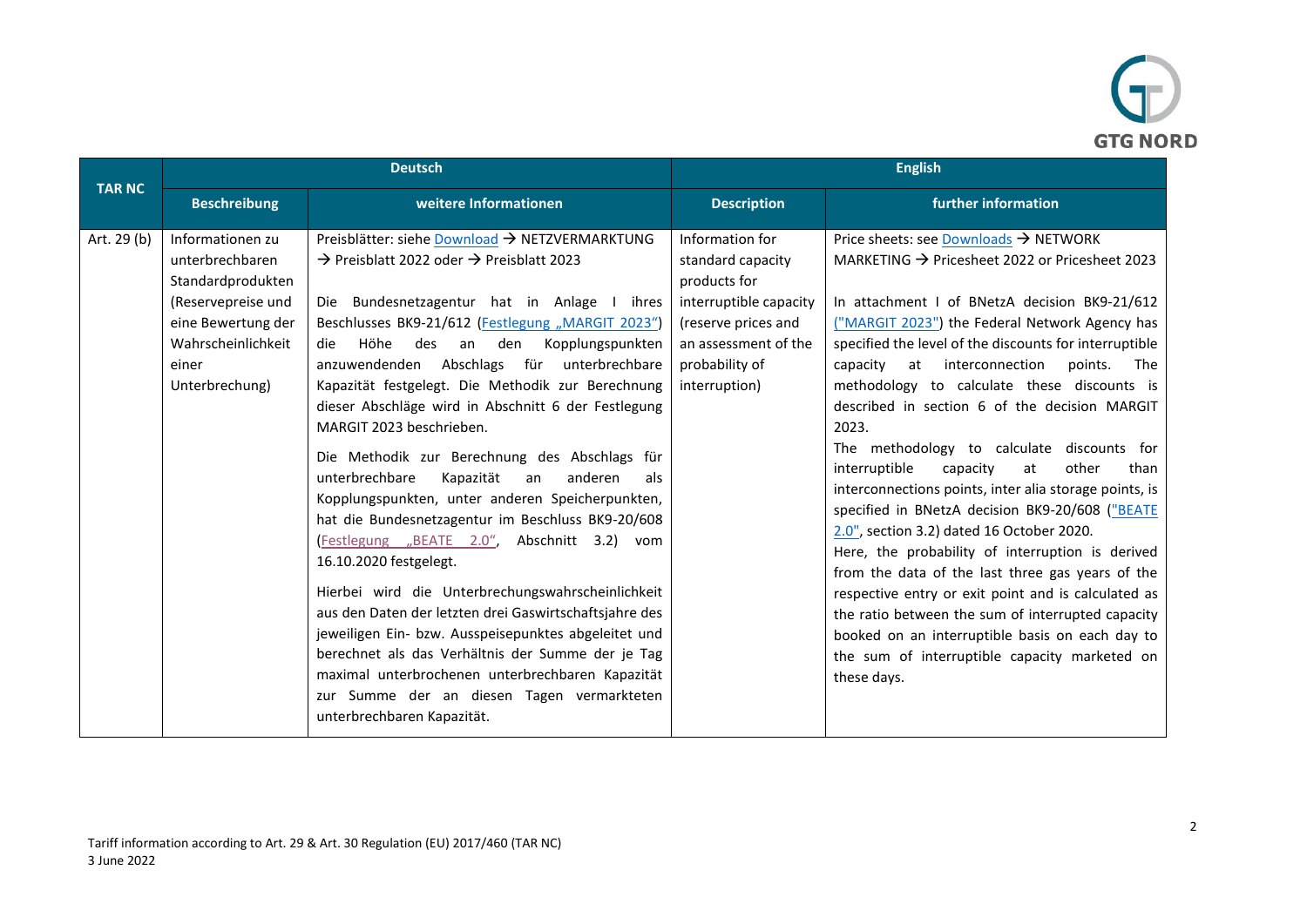

|               | <b>Deutsch</b>      |                                                                                                                                                                                                                                                                                                                                                                                                                                                                                                                                                                                                                                                                                                                                                                                                                                                                                                | <b>English</b>     |                                                                                                                                                                                                                                                                                                                                                                                                                                                                                                                                                                                                                                                                                                                                                                                                                                                                                                   |
|---------------|---------------------|------------------------------------------------------------------------------------------------------------------------------------------------------------------------------------------------------------------------------------------------------------------------------------------------------------------------------------------------------------------------------------------------------------------------------------------------------------------------------------------------------------------------------------------------------------------------------------------------------------------------------------------------------------------------------------------------------------------------------------------------------------------------------------------------------------------------------------------------------------------------------------------------|--------------------|---------------------------------------------------------------------------------------------------------------------------------------------------------------------------------------------------------------------------------------------------------------------------------------------------------------------------------------------------------------------------------------------------------------------------------------------------------------------------------------------------------------------------------------------------------------------------------------------------------------------------------------------------------------------------------------------------------------------------------------------------------------------------------------------------------------------------------------------------------------------------------------------------|
| <b>TAR NC</b> | <b>Beschreibung</b> | weitere Informationen                                                                                                                                                                                                                                                                                                                                                                                                                                                                                                                                                                                                                                                                                                                                                                                                                                                                          | <b>Description</b> | further information                                                                                                                                                                                                                                                                                                                                                                                                                                                                                                                                                                                                                                                                                                                                                                                                                                                                               |
|               |                     | Die Unterbrechungswahrscheinlichkeit wird auf volle<br>aufgerundet<br>und<br>aufgrund<br>Prozent<br>der<br>Prognoseunsicherheit um einen Sicherheitsaufschlag<br>von 10%-Punkten an anderen als Kopplungspunkten<br>im L-Gas sowie von 20%-Punkten an anderen als<br>H-Gas<br>erhöht.<br>Kopplungspunkten<br>im<br>Der<br>anzuwendende Abschlag ist unabhängig von der<br>Produktlaufzeit<br>und<br>entspricht<br>den<br>Sicherheitsaufschlägen für Kopplungspunkte gemäß<br>der Festlegung MARGIT 2023.<br>An der Speicherzone "Zone UGS EWE L-Gas" der GTG<br>kam es im relevanten Zeitraum zu Unterbrechungen in<br>Exit-Richtung, sodass hier für 2023 in Exit-Richtung ein<br>Abschlag von 11% für alle Produktlaufzeiten<br>angewandt wird. In Entry-Richtung beträgt der<br>Abschlag 10%.<br>An der Speicherzone "Zone UGS EWE H-Gas" beträgt<br>der Abschlag aus o. g. Begründung 20%. |                    | The probability of interruption is rounded up to full<br>percentage and increased by a safety margin of<br>10% (which represents the forecast uncertainty) at<br>points other than interconnection points in the L-<br>gas network and of 20 % at points other than<br>interconnection points in the H-gas network.<br>According to the BNetzA decision MARGIT 2023<br>the applicable discount corresponds to the<br>probability of interruption at interconnection<br>points regardless of the product runtime.<br>At storage zone "Zone UGS EWE L-Gas" of GTG<br>there were interruptions in exit direction in the<br>relevant period. Hence, for 2023 a discount of 11%<br>applies to all product runtimes in exit direction and<br>a discount of 10% in entry direction.<br>At storage zone "Zone UGS EWE H-Gas" a discount<br>of 20% applies to all product runtimes and both<br>directions. |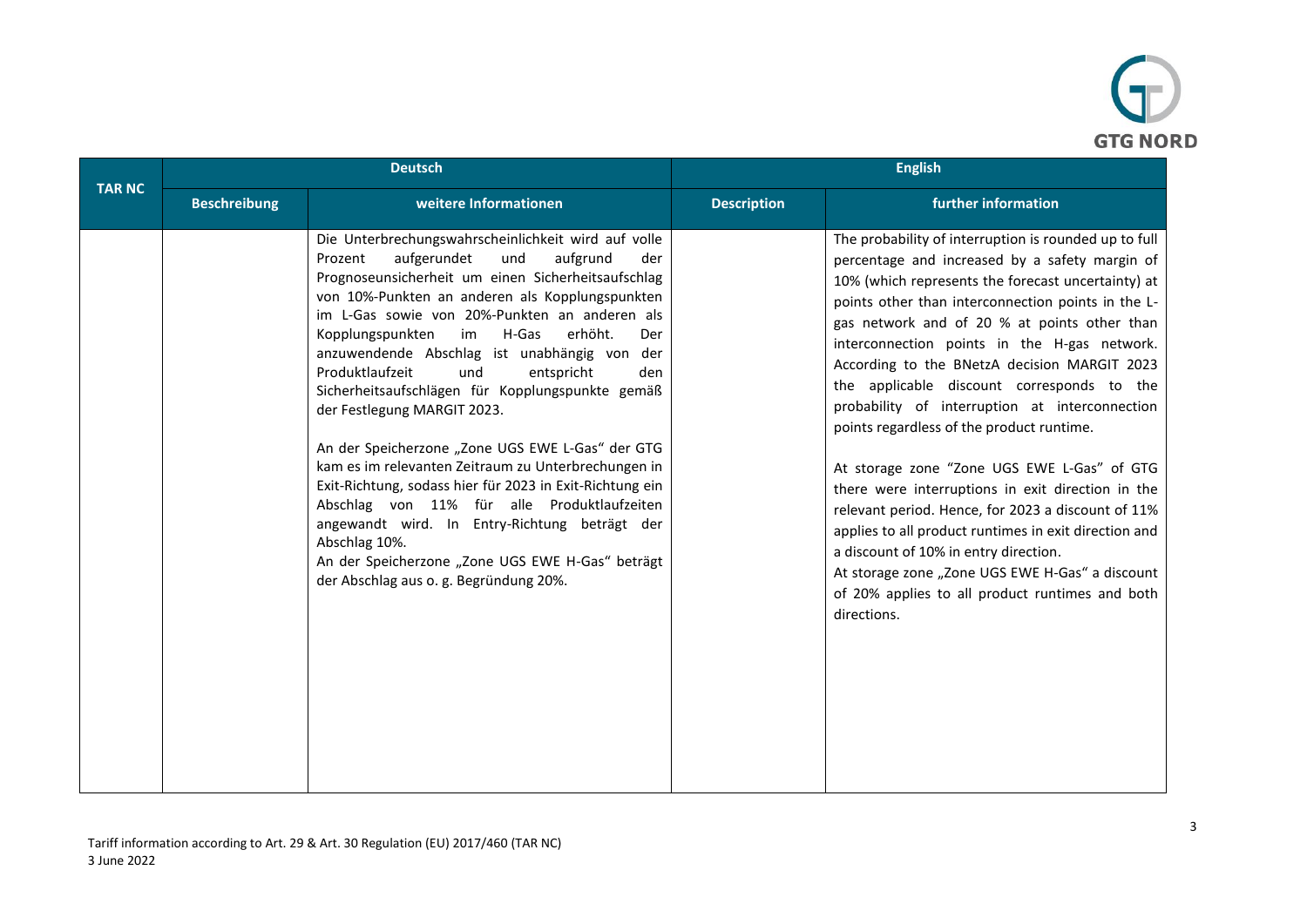

|                       | <b>Deutsch</b>                                                                                      |                                                                                                                                                                           | <b>English</b>                                                                                                                                                      |                                                                                                                                                  |
|-----------------------|-----------------------------------------------------------------------------------------------------|---------------------------------------------------------------------------------------------------------------------------------------------------------------------------|---------------------------------------------------------------------------------------------------------------------------------------------------------------------|--------------------------------------------------------------------------------------------------------------------------------------------------|
| <b>TAR NC</b>         | <b>Beschreibung</b>                                                                                 | weitere Informationen                                                                                                                                                     | <b>Description</b>                                                                                                                                                  | further information                                                                                                                              |
|                       |                                                                                                     | Informationen zur Veröffentlichung vor der nächsten Tarifperiode                                                                                                          |                                                                                                                                                                     | Information to be published before the tariff period                                                                                             |
| Art. 30<br>(1)(a)     | Informationen zu<br>den in der<br>angewandten<br>Referenzpreismetho<br>de verwendeten<br>Parametern | Alle genutzten Eingangsparameter (insb.<br>Kapazitätsprognosen und Spreizungsfaktoren für die<br>Ausspeiseentgeltzonen) sind im vereinfachten<br>Entgeltmodell enthalten. | Information on<br>parameters used in<br>the applied reference<br>price methodology<br>related to the<br>technical<br>characteristics of the<br>transmission system. | All used input parameters (i.e. forecasted<br>contracted capacity and spread between exit tariff<br>zones) are included in the simplified model. |
| Art. 30<br>(1)(b)(i)  | Informationen zu<br>den zulässigen<br>Erlösen                                                       | Die zulässigen Erlöse der GTG in 2022 betragen:<br>31.782.664€                                                                                                            | Information on the<br>allowed and/or<br>target revenue.                                                                                                             | The allowed revenues of GTG in 2022 are:<br>31,782,664€                                                                                          |
| Art. 30<br>(1)(b)(ii) | Informationen zu<br>den Änderungen<br>der zulässigen<br>Erlöse                                      | Die Veränderung gegenüber den zulässigen Erlösen<br>2021 auf 2022 ergeben sich vor allem aus der MRU-<br>Umlage.                                                          | Information related<br>to changes in the<br>revenue.                                                                                                                | Changes to the allowed revenues for 2022<br>compared to 2021 are mainly based on the<br>increased Market area conversion charge.                 |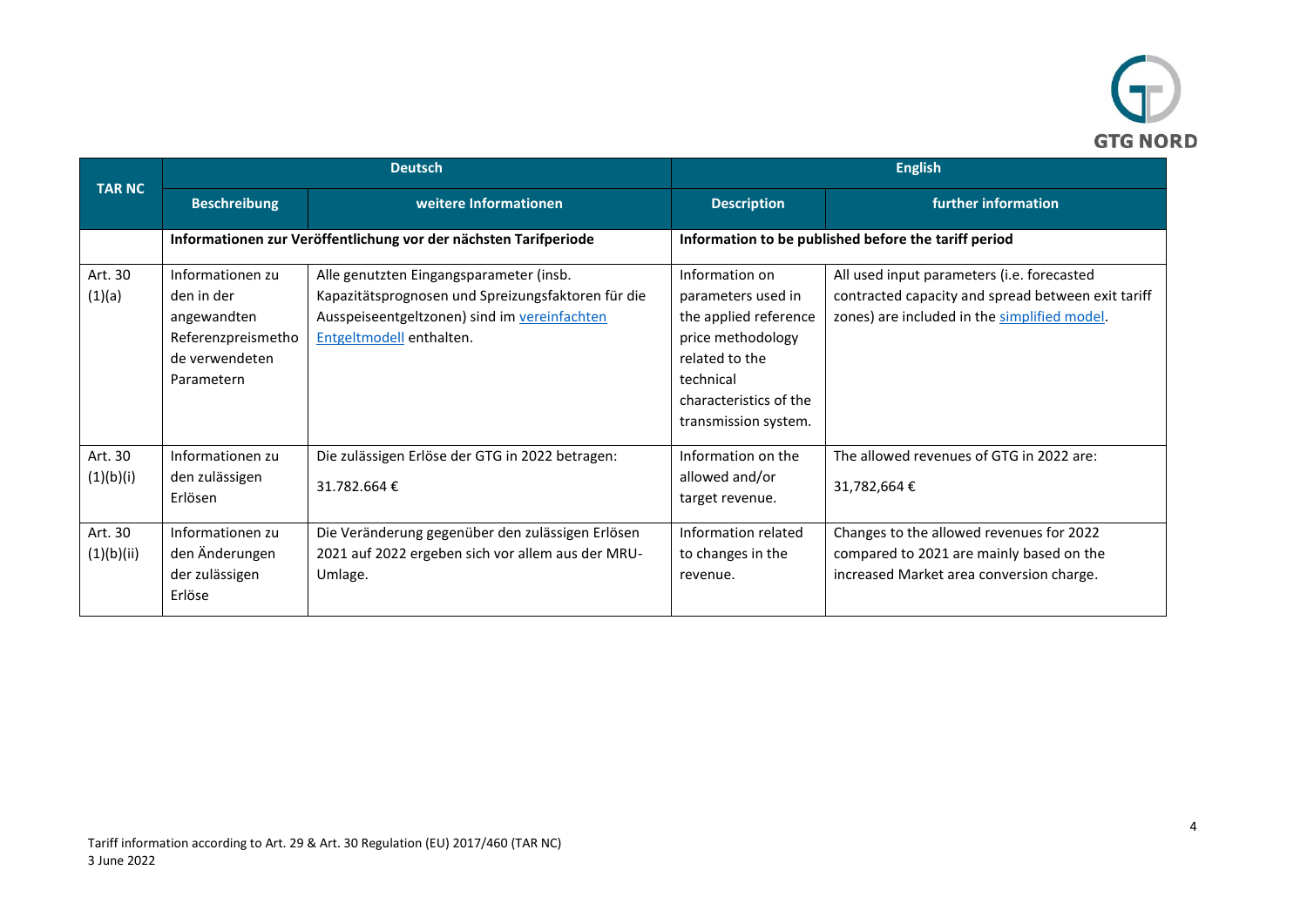

|                        | <b>Deutsch</b>                                                                                                                                                                                                                                                       |                                                                                                                                                                                                                                                                                                                                                                                                                                                                                                      | <b>English</b>                                                                                                                                                                                                         |                                                                                                                                                                                                                                                                                                                                                                                                                                                                                                     |
|------------------------|----------------------------------------------------------------------------------------------------------------------------------------------------------------------------------------------------------------------------------------------------------------------|------------------------------------------------------------------------------------------------------------------------------------------------------------------------------------------------------------------------------------------------------------------------------------------------------------------------------------------------------------------------------------------------------------------------------------------------------------------------------------------------------|------------------------------------------------------------------------------------------------------------------------------------------------------------------------------------------------------------------------|-----------------------------------------------------------------------------------------------------------------------------------------------------------------------------------------------------------------------------------------------------------------------------------------------------------------------------------------------------------------------------------------------------------------------------------------------------------------------------------------------------|
| <b>TAR NC</b>          | <b>Beschreibung</b>                                                                                                                                                                                                                                                  | weitere Informationen                                                                                                                                                                                                                                                                                                                                                                                                                                                                                | <b>Description</b>                                                                                                                                                                                                     | further information                                                                                                                                                                                                                                                                                                                                                                                                                                                                                 |
| Art. 30<br>(1)(b)(iii) | Informationen zu<br>den folgenden<br>Parametern: Typen<br>des reguliertem<br>Anlagevermögens<br>und ihr<br>Gesamtwert,<br>Kapitalkosten,<br>Investitionsausgabe<br>n, operative<br>Ausgaben,<br>Anreizmechanismen<br>und Effizienzziele,<br><b>Inflationsindizes</b> | Gesamtwert des regulierten Anlagevermögens im<br>Kostenbasisjahr 2015:<br>55.379.948€<br>Typen des regulierten Anlagevermögens (vgl. Anlage 1<br>der GasNEV):<br>Allgemeine Anlagen<br>II. Gasbehälter<br>III. Erdgasverdichteranlagen<br>IV. Rohrleitungen/ Hausanschlussleitungen<br>V. Mess-, Regel- und Zähleranlagen<br>VI. Fernwirkanlagen<br>Kapitalkosten des Kostenbasisjahres 2015:<br>$6.100.613 \in$<br>Die Methode zur Berechnung der Kapitalkosten ist in<br>§§ 6-8 GasNEV festgelegt. | Information related<br>to the following<br>Parameters: types of<br>assets, cost of<br>capital, capital and<br>operational<br>expenditures,<br>incentive<br>mechanisms and<br>efficiency targets,<br>inflation indices. | Regulated asset base of cost base year 2015:<br>55,379,948€<br>Types of regulated assets (see Annex 1 of GasNEV):<br>I. General installations<br>II. Gas container<br>III. Compressor stations<br>IV. Pipelines/ House connection pipelines<br>V. Measuring, control and metering installations<br>VI. Remote control installations<br>Cost of capital of cost base year 2015:<br>$6,100,613 \notin$<br>The methodology to calculate the costs of capital<br>are determined in sections 6-8 GasNEV. |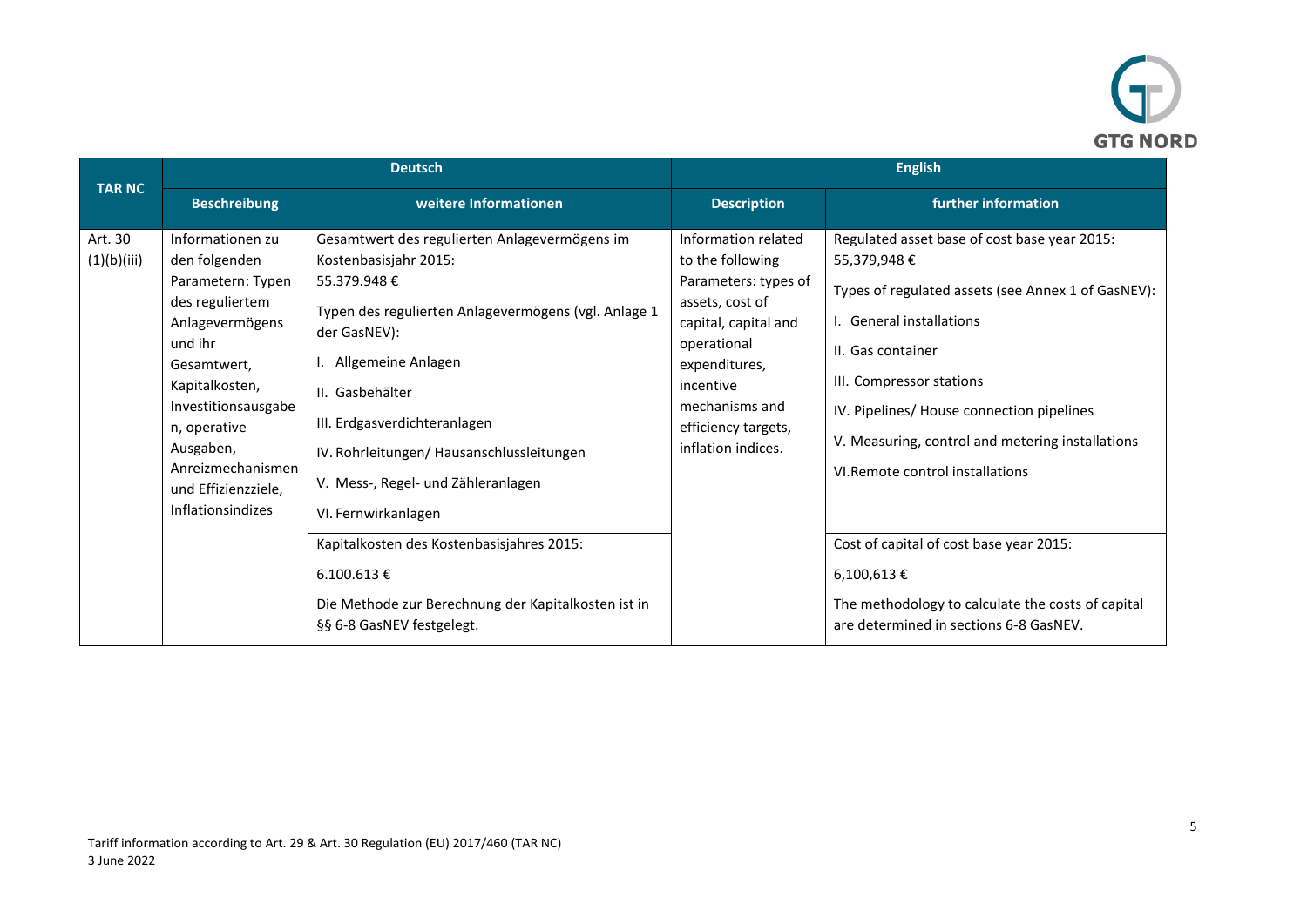

|               |                     | <b>Deutsch</b>                                                                                                                                                                                                                                                                                                                                                                                                                                                                                                                                                                                                                                                                                                                                                                                                                                                                                                                                                                       | <b>English</b>     |                                                                                                                                                                                                                                                                                                                                                                                                                                                                                                                                                                                                                                                                                                                                                                                                                                                                                                                                                                                                                                                  |
|---------------|---------------------|--------------------------------------------------------------------------------------------------------------------------------------------------------------------------------------------------------------------------------------------------------------------------------------------------------------------------------------------------------------------------------------------------------------------------------------------------------------------------------------------------------------------------------------------------------------------------------------------------------------------------------------------------------------------------------------------------------------------------------------------------------------------------------------------------------------------------------------------------------------------------------------------------------------------------------------------------------------------------------------|--------------------|--------------------------------------------------------------------------------------------------------------------------------------------------------------------------------------------------------------------------------------------------------------------------------------------------------------------------------------------------------------------------------------------------------------------------------------------------------------------------------------------------------------------------------------------------------------------------------------------------------------------------------------------------------------------------------------------------------------------------------------------------------------------------------------------------------------------------------------------------------------------------------------------------------------------------------------------------------------------------------------------------------------------------------------------------|
| <b>TAR NC</b> | <b>Beschreibung</b> | weitere Informationen                                                                                                                                                                                                                                                                                                                                                                                                                                                                                                                                                                                                                                                                                                                                                                                                                                                                                                                                                                | <b>Description</b> | further information                                                                                                                                                                                                                                                                                                                                                                                                                                                                                                                                                                                                                                                                                                                                                                                                                                                                                                                                                                                                                              |
|               |                     | Die Investitionsausgaben bestimmen sich nach den<br>Anschaffungs- und Herstellungskosten des<br>Anlagegutes. In der deutschen Anreizregulierung ist<br>keine Neubewertung des Anlagegutes vorgesehen. Die<br>Anlagegüter werden nach § 6 (5) GasNEV linear<br>abgeschrieben. Die Abschreibungsdauer ist in Anlage 1<br>GasNEV vorgegeben.<br>Abschreibungszeiträume und -beträge für<br>Anlagetypen:<br>Allgemeine Anlagen (3-70 Jahre, keine<br>Abschreibung für Gebäude)<br>Betrag im Kostenbasisjahr 2015: 1.725.604 €<br>II. Gasbehälter (45-55 Jahre)<br>Betrag im Kostenbasisjahr 2015: 0 €<br>III. Erdgasverdichteranlagen (20-25 Jahre)<br>Betrag im Kostenbasisjahr 2015: 0 €<br>IV. Rohrleitungen/ Hausanschlussleitungen<br>(30-65 Jahre)<br>Betrag im Kostenbasisjahr 2015: 1.401.051 €<br>V. Mess-, Regel- und Zähleranlagen (8-60 Jahre)<br>Betrag im Kostenbasisjahr 2015: 411.655 €<br>VI. Fernwirkanlagen (15-20 Jahre)<br>Betrag im Kostenbasisjahr 2015: 27.613 € |                    | The capital expenditures are determined on the<br>basis of the historical procurement and<br>manufacturing costs of the asset. There is no re-<br>evaluation of assets foreseen in the German<br>incentive regulation. The assets are depreciated on<br>a linear basis in accordance with section 6 (5)<br>GasNEV. The depreciation period are set in Annex<br>1 GasNEV.<br>Depreciation periods and amounts per asset type:<br>I. General installations (3-70 years no<br>depreciation for buildings)<br>amount in cost base year 2015: 1,725,604 €<br>II. Gas container (45-55 years)<br>amount in cost base year 2015: 0 €<br>III. Compressor stations (20-25 years)<br>amount in cost base year 2015: 0 €<br>IV. Pipelines/ House connection pipelines<br>(30-65 years)<br>amount in cost base year 2015: 1,401,051 €<br>V. Measuring, control and metering installations<br>$(8-60 \text{ years})$<br>amount in cost base year 2015: 411,655 €<br>VI. Remote control installations (15-20 years)<br>amount in cost base year 2015: 27,613 € |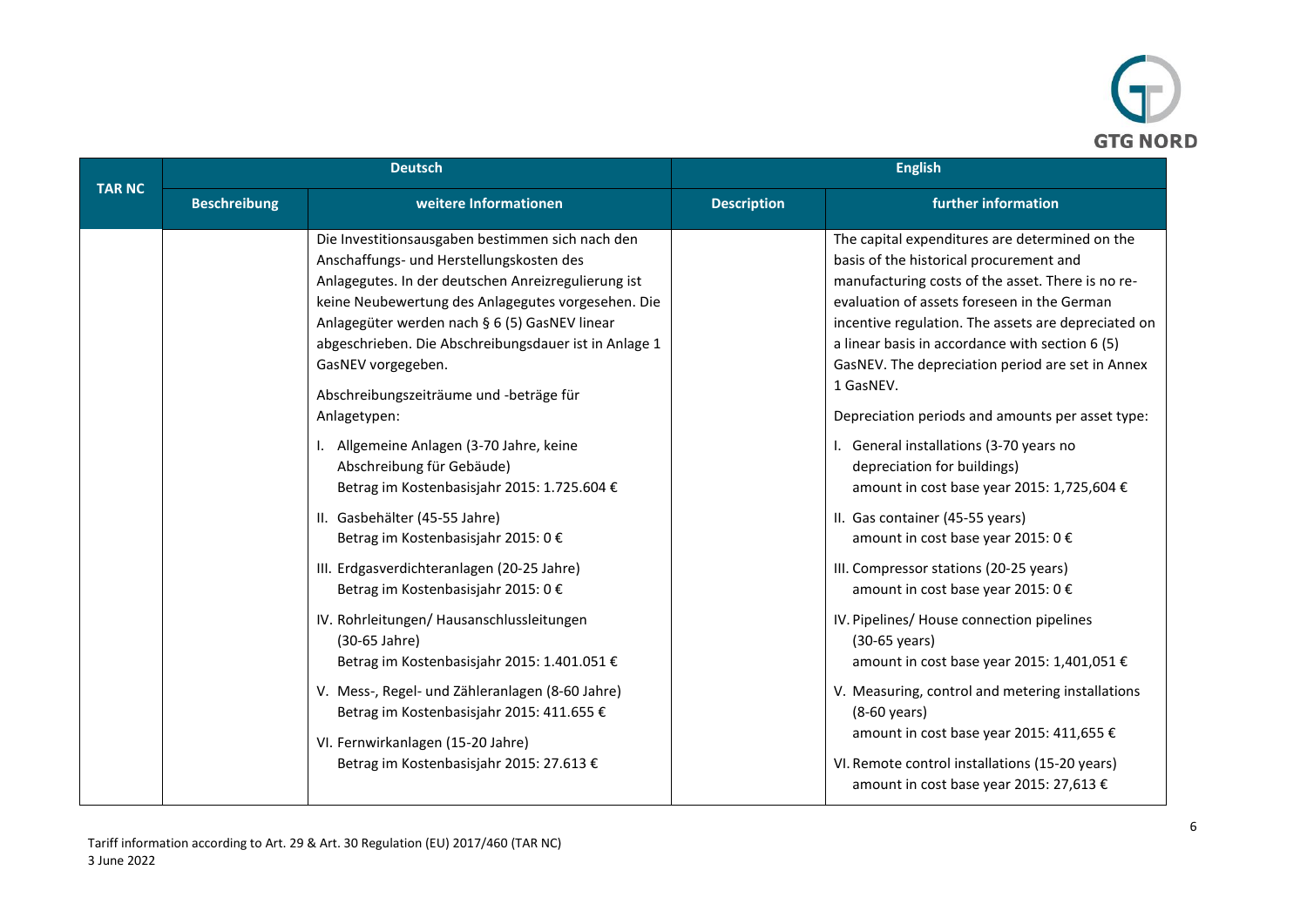

|               |                     | <b>Deutsch</b>                                           | <b>English</b>     |                                                      |
|---------------|---------------------|----------------------------------------------------------|--------------------|------------------------------------------------------|
| <b>TAR NC</b> | <b>Beschreibung</b> | weitere Informationen                                    | <b>Description</b> | further information                                  |
|               |                     | Operative Ausgaben des Kostenbasisjahres 2015:           |                    | OPEX of cost base year 2015:                         |
|               |                     | 9.100.234€                                               |                    | 9,100,234€                                           |
|               |                     | Die deutschen Fernleitungsnetzbetreiber unterliegen      |                    | German transmission system operators are subject     |
|               |                     | dem System der Anreizregulierung gemäß den               |                    | to the incentive regulation system. The revenue      |
|               |                     | Vorgaben der ARegV, §§12-16 regeln hierbei               |                    | cap of a transmission system operator (TSO) that     |
|               |                     | Anreizmechanismen und Effizienzziele. Der                |                    | is determined for a regulatory period with a         |
|               |                     | Erlösobergrenze eines Netzbetreibers, die für die        |                    | duration of 5 years is based on the costs incurred   |
|               |                     | Regulierungsperiode (5 Jahre) bestimmt wird, liegen      |                    | at the TSO in the base year (year 3 before the new   |
|               |                     | die Kosten zu Grunde, welche im Basisjahr (Jahr 3 vor    |                    | regulatory period) and that were checked by the      |
|               |                     | der neuen Regulierungsperiode) beim Netzbetreiber        |                    | regulatory authority. Moreover, an efficiency        |
|               |                     | entstanden und von der Regulierungsbehörde geprüft       |                    | benchmark is conducted between the TSO and,          |
|               |                     | sind. Des Weiteren wird ein Effizienzvergleich           |                    | based on their cost and structure parameters,        |
|               |                     | zwischen den Fernleitungsnetzbetreibern                  |                    | individual company efficiency values are             |
|               |                     | durchgeführt und auf Basis deren Aufwands- und           |                    | calculated. Possible inefficiencies are to be        |
|               |                     | Strukturparameter unternehmensindividuelle               |                    | rectified over the duration of a regulatory period.  |
|               |                     | Effizienzwerte ermittelt. Etwaige Ineffizienzen sind     |                    | Furthermore, the regulatory authority calculates a   |
|               |                     | über die Dauer einer Regulierungsperiode abzubauen.      |                    | general sector productivity factor that is           |
|               |                     | Ebenfalls berechnet die Regulierungsbehörde einen        |                    | consistently applied to all transmission system      |
|               |                     | generellen sektoralen Produktivitätsfaktor, der für alle |                    | operators.                                           |
|               |                     | Fernleitungsnetzbetreiber einheitlich zur Anwendung      |                    | The general sector productivity factor for the third |
|               |                     | kommt.                                                   |                    | regulatory period is 0.49%.                          |
|               |                     | Der generelle sektorale Produktivitätsfaktor für die     |                    | The individual efficiency score of GTG is 100%.      |
|               |                     | dritte Regulierungsperiode wurde auf 0,49%               |                    |                                                      |
|               |                     | festgelegt.                                              |                    |                                                      |
|               |                     | Der individuelle Effizienzwert der GTG beträgt 100%.     |                    |                                                      |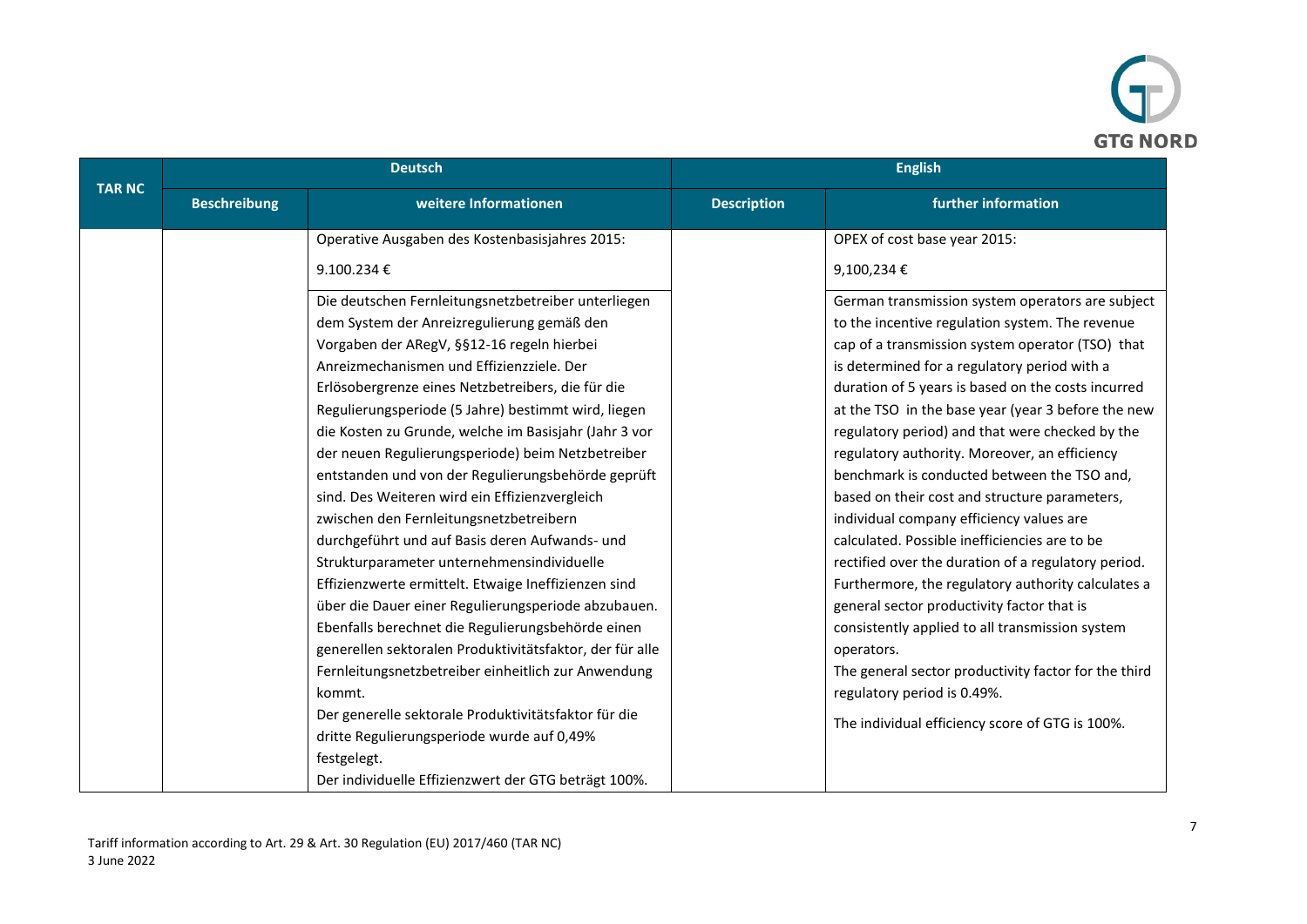

|               | <b>Deutsch</b>                                                                                                                                                         |                                                                                                                                                                                                                                                                                                                                                                                     | <b>English</b>                                                                                                                             |                                                                                                                                                                                                                                                                                                                                                |
|---------------|------------------------------------------------------------------------------------------------------------------------------------------------------------------------|-------------------------------------------------------------------------------------------------------------------------------------------------------------------------------------------------------------------------------------------------------------------------------------------------------------------------------------------------------------------------------------|--------------------------------------------------------------------------------------------------------------------------------------------|------------------------------------------------------------------------------------------------------------------------------------------------------------------------------------------------------------------------------------------------------------------------------------------------------------------------------------------------|
| <b>TAR NC</b> | <b>Beschreibung</b>                                                                                                                                                    | weitere Informationen                                                                                                                                                                                                                                                                                                                                                               | <b>Description</b>                                                                                                                         | further information                                                                                                                                                                                                                                                                                                                            |
| Art. 30       | Informationen zu                                                                                                                                                       | Der zur Bestimmung der zulässigen Erlöse 2022<br>verwendete Inflationsindex (t-2) beträgt:<br>$VPI 2020 = 105,8$<br>Zulässige Erlöse aus Fernleitungsentgelten 2022                                                                                                                                                                                                                 | Information on the                                                                                                                         | The inflation index (t-2) used to determine the<br>allowed revenues 2022 is:<br>RPI 2020 = 105.80<br>Allowed revenues for Transmission services of GTG                                                                                                                                                                                         |
| (1)(b)(iv,v)  | den zulässigen<br>Erlösen aus<br>Fernleitungsentgelt<br>en inklusive<br>Kennzahlen zu<br>Kapazitäts-<br>/Arbeitsaufteilung,<br>Entry-Exit-Split und<br>Aufteilung nach | betragen:<br>19.179.541€<br>Die Erlöse aus Fernleitungsentgelten für 2022 erhöhen<br>sich zudem um eine Summe für Ausgleichszahlungen<br>gem. der Festlegung BK9-18/607 der<br>Bundesnetzagentur, welche im Rahmen der<br>Anwendung eines einheitlichen Briefmarkenentgeltes<br>im Marktgebiet erlassen worden ist. Die Summe der<br>von GTG an andere Fernleitungsnetzbetreiber zu | transmission services<br>revenue including<br>capacity-commodity<br>split, entry-exit split<br>and intra-<br>system/cross-system<br>split. | 2022:<br>19,179,541€<br>In addition, the transmission services revenues are<br>increased by an amount associated with the inter-<br>TSO compensation mechanism based on the<br>decision BK9-18/607 of the Bundesnetzagentur.<br>The total sum referred to GTG's compensatory<br>payments towards other TSOs in 2022 amounts to<br>21,568,027€. |
|               | systeminterner/syst<br>emübergreifender<br>Nutzung                                                                                                                     | zahlenden Ausgleichsbeträge beträgt für 2022<br>21.568.027€.<br>Kapazitäts-/ Arbeitsaufteilung:<br>100% Kapazitätsentgelte<br>Entry-Exit-Split im Marktgebiet Trading Hub Europe:<br>34,4% / 65,6%                                                                                                                                                                                  |                                                                                                                                            | Capacity-commodity split:<br>100% capacity-based transmission tariffs<br>Entry-exit split in entry-exit system Trading Hub<br>Europe:<br>34.4% / 65.6%                                                                                                                                                                                         |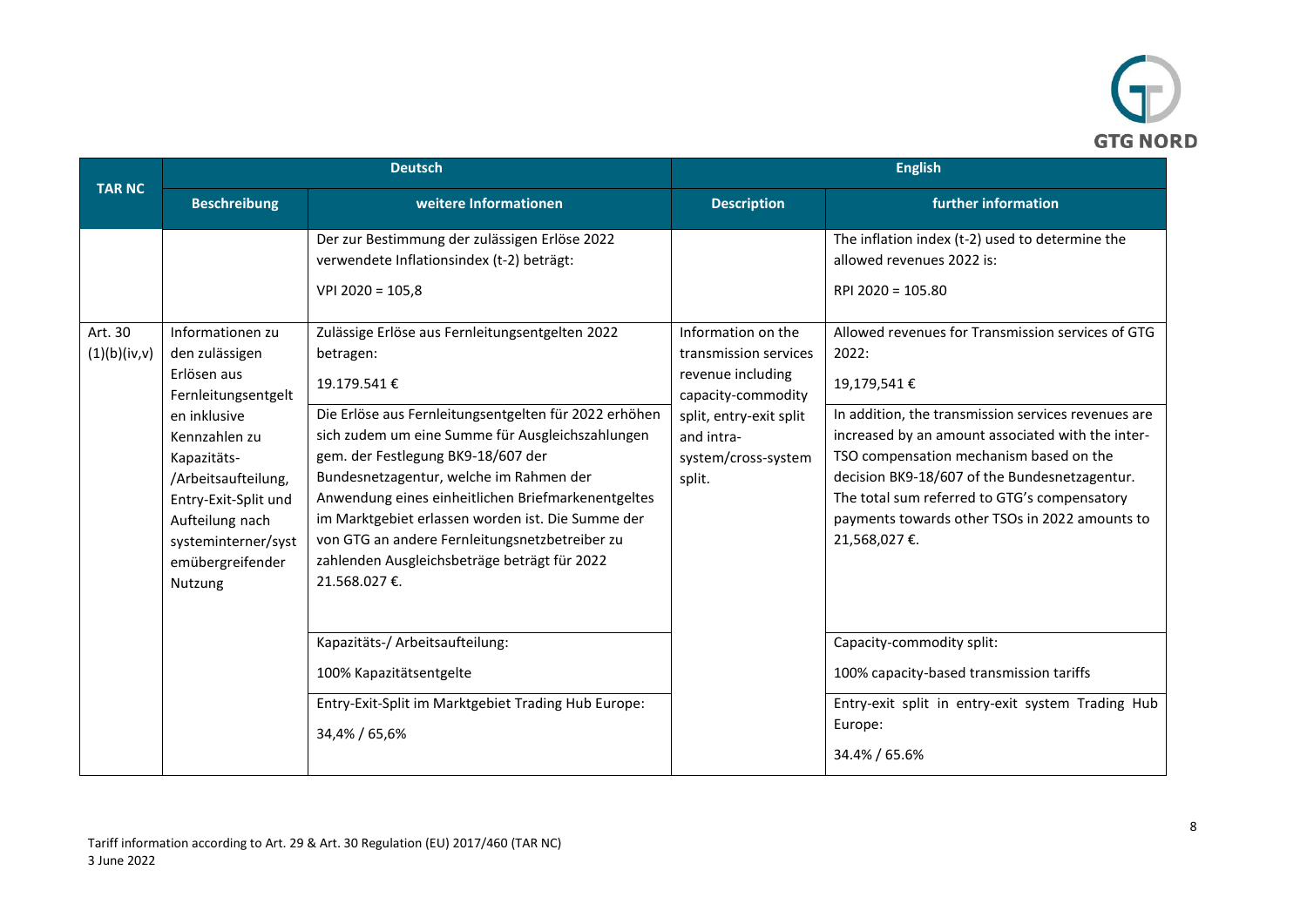

|                       | <b>Deutsch</b>                                                                                   |                                                                                                                                                                                                                                                                                                                                                                                                                                                                                                                                            | <b>English</b>                                                                                                        |                                                                                                                                                                                                                                                                                                                                                                                                                  |
|-----------------------|--------------------------------------------------------------------------------------------------|--------------------------------------------------------------------------------------------------------------------------------------------------------------------------------------------------------------------------------------------------------------------------------------------------------------------------------------------------------------------------------------------------------------------------------------------------------------------------------------------------------------------------------------------|-----------------------------------------------------------------------------------------------------------------------|------------------------------------------------------------------------------------------------------------------------------------------------------------------------------------------------------------------------------------------------------------------------------------------------------------------------------------------------------------------------------------------------------------------|
| <b>TAR NC</b>         | <b>Beschreibung</b>                                                                              | weitere Informationen                                                                                                                                                                                                                                                                                                                                                                                                                                                                                                                      | <b>Description</b>                                                                                                    | further information                                                                                                                                                                                                                                                                                                                                                                                              |
|                       |                                                                                                  | Aufteilung nach systeminterner / systemübergreifen-<br>der Nutzung im Marktgebiet GASPOOL:<br>73,9% Systeminterne Nutzung<br>26,1% Systemübergreifende Nutzung.<br>Im Zusammenhang mit der Konsultation nach Art. 26<br>NC TAR wurde erstmalig der Kostenzuweisungstest<br>von der Bundesnetzagentur (BNetzA) durchgeführt.<br>Die Ergebnisse einschließlich einer Bewertung wurden<br>im Wege der Festlegungsverfahren REGENT für das<br>Marktgebiet Trading Hub Europe (BK9-19/610) auf den<br>Internetseiten der BNetzA veröffentlicht. |                                                                                                                       | Cross-border-domestic split in entry-exit system<br>GASPOOL:<br>73.9% domestic usage<br>26.1% cross-border usage.<br>In conjunction with Art. 26 NC TAR consultation,<br>the cost allocation test was carried out by the<br>Bundesnetzagentur (BNetzA). The results, including<br>an assessment, are published on the BNetzA<br>website via REGENT for the Trading Hub Europe<br>(BK9-19/610) entry-exit system. |
| Art. 30<br>(1)(b)(vi) | Informationen zum<br>Ausgleich des<br>Regulierungskontos<br>in der vergangenen<br>Entgeltperiode | Tatsächliche regulierte Erlöse aus Fernleitungs- und<br>Systemdienstleistungen 2020: 79.251.658 €<br>Fernleitungsdienstleistungen: 43.974.988 €<br>Systemdienstleistungen: 35.276.670 €<br>Saldo des Regulierungskontos des abgeschlossenen<br>Geschäftsjahres 2020:<br>2.131.939€                                                                                                                                                                                                                                                         | Information related<br>to the previous tariff<br>period regarding the<br>reconciliation of the<br>regulatory account. | Actual regulated revenues from transmission and<br>non-transmission services 2020: 79,251,658 €<br>Transmission services: 43,974,988 €<br>Non-transmission services: 35,276,670 €<br>Aggregated balance of the regulatory account of<br>the closed financial year 2020:<br>2,131,939€                                                                                                                            |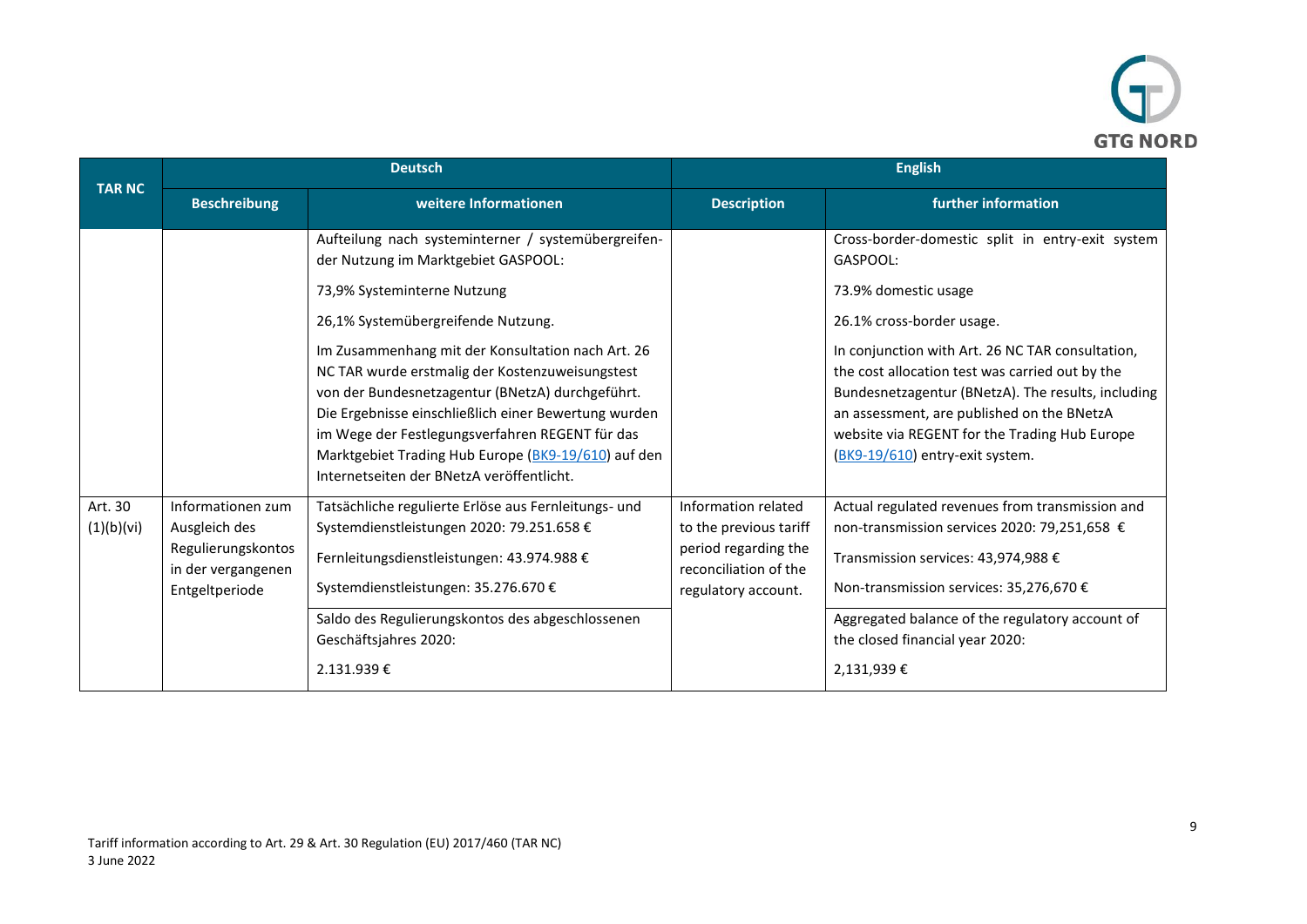

| <b>TAR NC</b>          | <b>Deutsch</b>                                                                                     |                                                                                                                                                                                                                                                                                                                                 | <b>English</b>                                                                                                                                  |                                                                                                                                                                                                                                                                                                                                                                         |
|------------------------|----------------------------------------------------------------------------------------------------|---------------------------------------------------------------------------------------------------------------------------------------------------------------------------------------------------------------------------------------------------------------------------------------------------------------------------------|-------------------------------------------------------------------------------------------------------------------------------------------------|-------------------------------------------------------------------------------------------------------------------------------------------------------------------------------------------------------------------------------------------------------------------------------------------------------------------------------------------------------------------------|
|                        | <b>Beschreibung</b>                                                                                | weitere Informationen                                                                                                                                                                                                                                                                                                           | <b>Description</b>                                                                                                                              | further information                                                                                                                                                                                                                                                                                                                                                     |
|                        |                                                                                                    | Der Saldo des Regulierungskontos des<br>abgeschlossenen Geschäftsjahres 2020 wird im Jahr<br>2021 festgestellt und in gleichmäßigen Raten -<br>inklusive Verzinsung - über die folgenden 3<br>Kalenderjahre ausgeglichen.<br>Regulierungskonto-spezifische Anreizmechanismen<br>bestehen im deutschen Regulierungssystem nicht. |                                                                                                                                                 | Reconciliation of the regulatory account for the<br>concluded business year 2020 is determined in the<br>year 2021 and it will be reconciled in equal<br>instalments - including interest payments - over<br>the subsequent 3 calendar years.<br>Incentive mechanisms specifically for the<br>regulatory account do not exist in the German<br>regulatory system.       |
| Art. 30<br>(1)(b)(vii) | Information zur<br>beabsichtigte<br>Nutzung des<br>Auktionsaufschlags                              | Auktionserlöse werden auf dem Regulierungskonto<br>nach §5 ARegV verbucht. Dieses Vorgehen entfaltet<br>somit eine entgeltmindernde Wirkung in den Jahren in<br>denen das Regulierungskonto ausgeglichen wird.                                                                                                                  | Information on the<br>intended use of the<br>auction premium.                                                                                   | Auction revenues are booked on the regulatory<br>account in accordance with Article 5 ARegV. This<br>transaction thus develops a tariff-reducing effect in<br>the years in which the regulatory account is<br>reconciled.                                                                                                                                               |
| Art. 30<br>(1)(c)      | Informationen zu<br>Fernleitungs- und<br>Systemdiensteistun<br>gsentgelten und<br>ihrer Berechnung | Die Bundesnetzagentur hat im Rahmen der Festlegung<br>REGENT 2021 die Anwendung einer Briefmarke im<br>Marktgebiet Trading Hub Europe bestimmt. Hiernach<br>sind die Erlöse aus Fernleitungsentgelten durch die für<br>das Kalenderjahr prognostizierten Kapazitäten der Ein-<br>und Ausspeisepunkte zu dividieren.             | Information on<br>transmission and<br>non-transmission<br>tariffs accompanied<br>by the relevant<br>information related<br>to their derivation. | As part of the REGENT 2021 decision,<br>Bundesnetzagentur has decided the application of<br>the reference price methodology postage stamp in<br>the entry-exit system Trading Hub Europe.<br>According to this, the transmission service<br>revenues are to be divided by the forecasted<br>contracted capacities of the entry and exit points<br>of the calendar year. |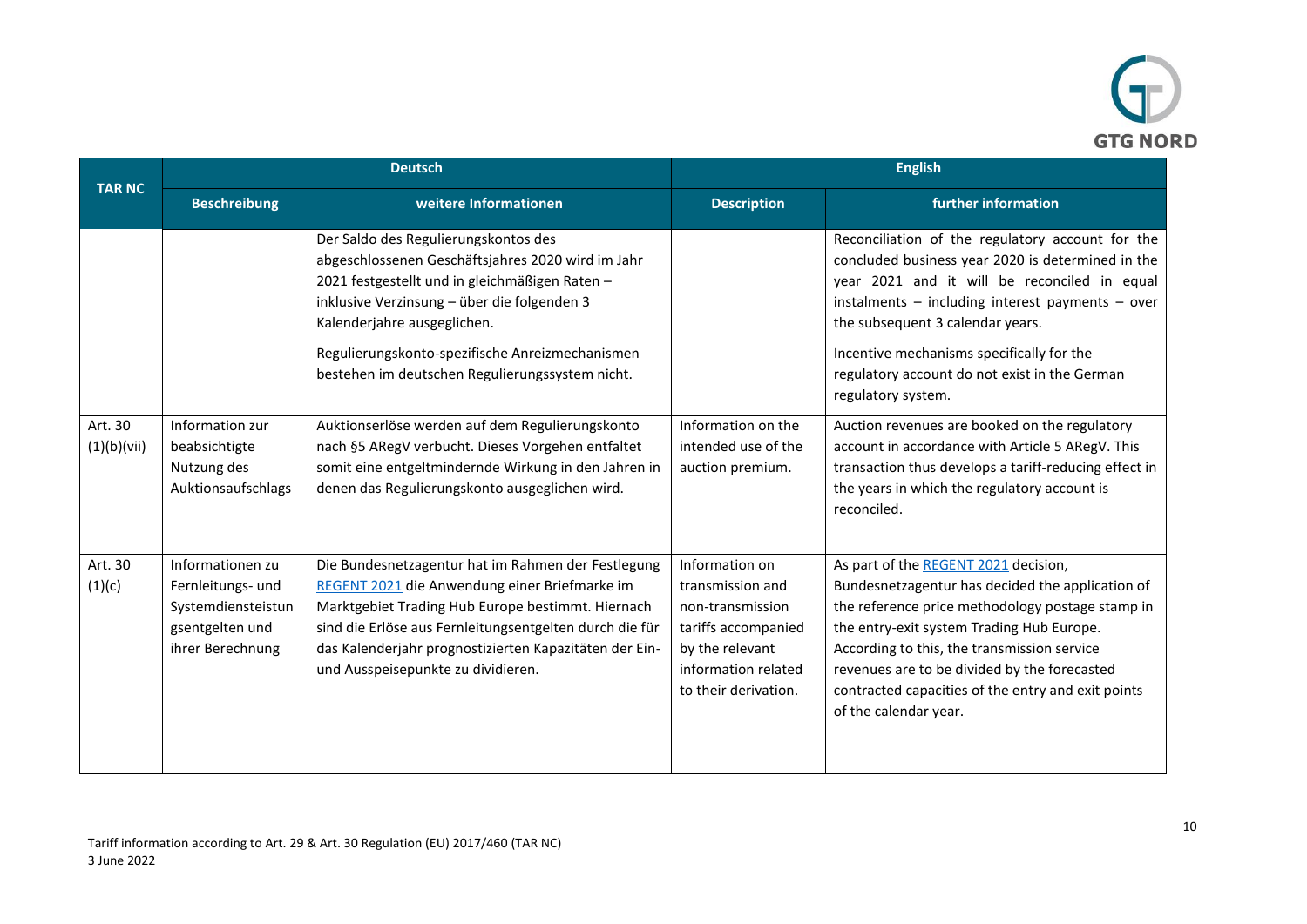

|               | <b>Deutsch</b>      |                                                                                                                                                                                                                                                                                                                                                                                                                                                                                                                                                                                                                                                                                                                                                                                                                                                   | <b>English</b>     |                                                                                                                                                                                                                                                                                                                                                                                                                                                                                                                                                                                                                                                                                                                                      |
|---------------|---------------------|---------------------------------------------------------------------------------------------------------------------------------------------------------------------------------------------------------------------------------------------------------------------------------------------------------------------------------------------------------------------------------------------------------------------------------------------------------------------------------------------------------------------------------------------------------------------------------------------------------------------------------------------------------------------------------------------------------------------------------------------------------------------------------------------------------------------------------------------------|--------------------|--------------------------------------------------------------------------------------------------------------------------------------------------------------------------------------------------------------------------------------------------------------------------------------------------------------------------------------------------------------------------------------------------------------------------------------------------------------------------------------------------------------------------------------------------------------------------------------------------------------------------------------------------------------------------------------------------------------------------------------|
| <b>TAR NC</b> | <b>Beschreibung</b> | weitere Informationen                                                                                                                                                                                                                                                                                                                                                                                                                                                                                                                                                                                                                                                                                                                                                                                                                             | <b>Description</b> | further information                                                                                                                                                                                                                                                                                                                                                                                                                                                                                                                                                                                                                                                                                                                  |
|               |                     | Berechnung Biogasumlage                                                                                                                                                                                                                                                                                                                                                                                                                                                                                                                                                                                                                                                                                                                                                                                                                           |                    | Derivation of Biogas charge                                                                                                                                                                                                                                                                                                                                                                                                                                                                                                                                                                                                                                                                                                          |
|               |                     | Nach Tenorziffer 6 der Festlegung REGENT 2021 ist die<br>Biogasumlage nach § 20b GasNEV als<br>Systemdienstleistung eingeordnet. Die Berechnung<br>der Biogasumlage ist ebenfalls dort und in § 7 der<br>Kooperationsvereinbarung zwischen den Betreibern<br>von in Deutschland gelegenen Gasversorgungsnetzen<br>vom 31.03.2021 beschrieben. Hiernach werden die<br>bundesweiten Biogas-Gesamtkosten des Jahres 2022<br>in Höhe von 180.334.018 € durch die bundesweit bei<br>Fernleitungsnetzbetreibern gebuchte bzw. bestellte<br>Kapazität an Netzanschlusspunkten zu Letztver-<br>brauchern und Netzkopplungspunkten zu nach-<br>gelagerten Netzbetreibern ohne Beachtung von<br>Multiplikatoren oder saisonalen Faktoren des Jahres<br>2022 in Höhe von 314.156.578 (kWh/h)/a geteilt.<br>Hieraus ergibt sich eine Biogasumlage in Höhe von |                    | In accordance with number 6 BNetzA decision<br>REGENT 2021, the Biogas charge according to<br>section 20b GasNEV is classified as non-<br>transmission service. The derivation of Biogas<br>charge is also described there and in section 7 of<br>the Cooperation Agreement between the<br>Operators of Gas Supply Networks in Germany as<br>of 31 March 2021. According to this, all biogas-<br>costs of 2022 in Germany in the amount of<br>180,334,018 € are divided by all forecasted<br>contracted capacity for TSO exit points to DSO and<br>end consumers (without consideration of<br>multipliers or seasonal factors) of 2022 in the<br>amount of 314,156,578 (kWh/h)/a. Hence, the<br>biogas charge is 0.5740 €/(kWh/h)/a. |
|               |                     | 0,5740 €/(kWh/h)/a.                                                                                                                                                                                                                                                                                                                                                                                                                                                                                                                                                                                                                                                                                                                                                                                                                               |                    |                                                                                                                                                                                                                                                                                                                                                                                                                                                                                                                                                                                                                                                                                                                                      |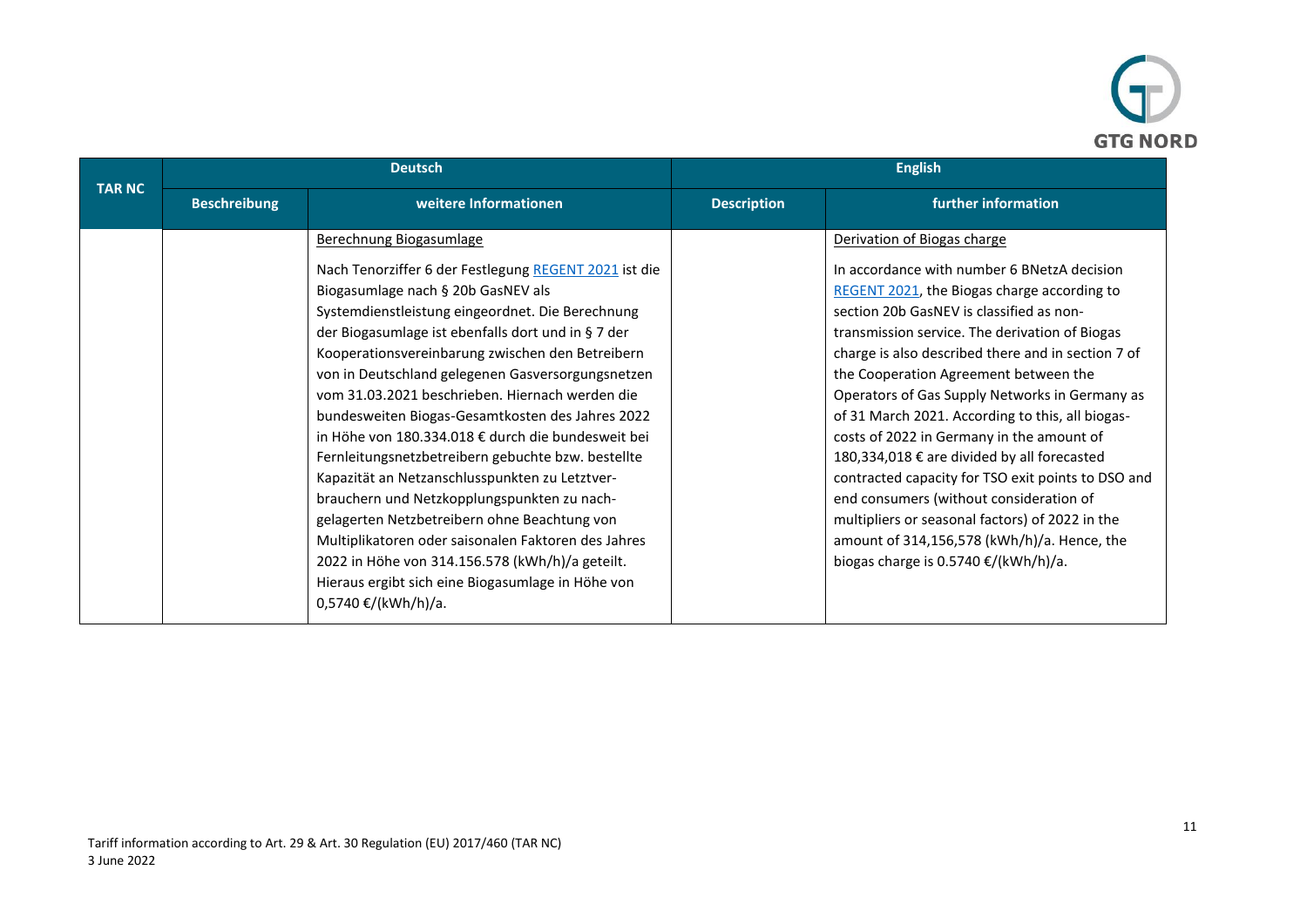

| Berechnung Marktraumumstellungsumlage                                                                                                                                                                                                                                                                                                                                                                                                                                                                                                                                                                                                                                                                                                                                                                                                                                                                   | Derivation of Market area conversion charge                                                                                                                                                                                                                                                                                                                                                                                                                                                                                                                                                                                                                                                                                                                                                           |
|---------------------------------------------------------------------------------------------------------------------------------------------------------------------------------------------------------------------------------------------------------------------------------------------------------------------------------------------------------------------------------------------------------------------------------------------------------------------------------------------------------------------------------------------------------------------------------------------------------------------------------------------------------------------------------------------------------------------------------------------------------------------------------------------------------------------------------------------------------------------------------------------------------|-------------------------------------------------------------------------------------------------------------------------------------------------------------------------------------------------------------------------------------------------------------------------------------------------------------------------------------------------------------------------------------------------------------------------------------------------------------------------------------------------------------------------------------------------------------------------------------------------------------------------------------------------------------------------------------------------------------------------------------------------------------------------------------------------------|
| Nach Tenorziffer 5 der REGENT 2021 ist die<br>Marktraumumstellungsumlage nach § 19a Abs. 1<br>EnWG als Systemdienstleistung eingeordnet. Die<br>Berechnung der Marktraumumstellungsumlage ist<br>ebenso dort und in § 10 der<br>Kooperationsvereinbarung zwischen den Betreibern<br>von in Deutschland gelegenen Gasversorgungsnetzen<br>vom 31.03.2021 beschrieben. Hiernach werden die<br>bundesweiten Umstellungskosten des Jahres 2022 in<br>Höhe von 230.419.224 € durch die bundesweit bei<br>Fernleitungsnetzbetreibern gebuchte bzw. bestellte<br>Kapazität an Netzanschlusspunkten zu<br>Letztverbrauchern und Netzkopplungspunkten zu<br>nachgelagerten Netzbetreibern ohne Beachtung von<br>Multiplikatoren oder saisonalen Faktoren des Jahres<br>2022 in Höhe von 314.156.578 (kWh/h)/a geteilt.<br>Hieraus ergibt sich eine Marktraumumstellungsumlage<br>in Höhe von 0,7335 €/(kWh/h)/a. | In accordance with number 5 BNetzA decision<br>REGENT 2021 the Market area conversion charge<br>according to section 19a(1) Energy Industry Act is<br>classified as non-transmission service. The<br>derivation of Market area conversion charge is also<br>described there and in section 10 of the<br>Cooperation Agreement between the Operators of<br>Gas Supply Networks in Germany as of 31 March<br>2021. According to this, all market conversion costs<br>of 2021 in the amount of 230,419,224 € are<br>divided by all forecasted contracted capacity for<br>TSO exit points to DSO and end consumers<br>(without consideration of multipliers or seasonal<br>factors) of 2022 in the amount of 314,156,578<br>(kWh/h)/a. Hence, the market area conversion<br>charge is 0.7335 €/(kWh/h)/a. |
| Berechnung Messstellenbetriebsentgelt<br>Unter Berücksichtigung des tatsächlichen<br>Mengengerüstes wurden die durchschnittlichen<br>Personalaufwendungen und IT-Kosten pro Zählpunkt<br>ermittelt. Anhand dieser wurden anteilig die Erlöse<br>den Hauptkostenstellen "Messung" und<br>"Messstellenbetrieb" zugeordnet.                                                                                                                                                                                                                                                                                                                                                                                                                                                                                                                                                                                | Derivation metering operation charge<br>Taking into account the actual volumes, average<br>personnel expenses and IT costs per metering<br>point are determined. Based on these, the<br>revenues are pro rata allocated to the direct cost<br>centres "metering" and "metering operation".                                                                                                                                                                                                                                                                                                                                                                                                                                                                                                            |